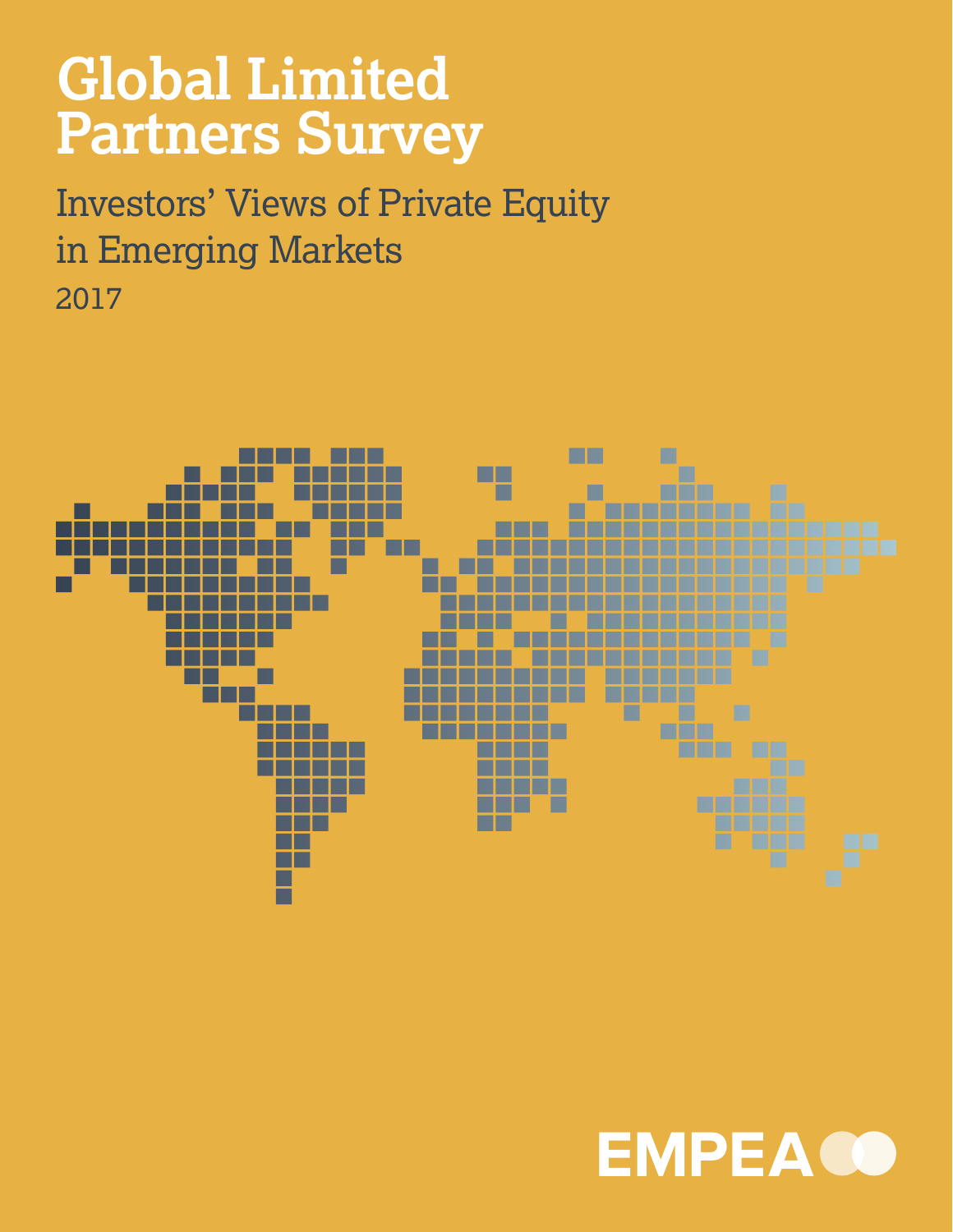#### **About EMPEA**

EMPEA is the global industry association for private capital in emerging markets. We are an independent non-profit organization with over 300 member firms, comprising institutional investors, fund managers and industry advisors, who together manage more than US\$1 trillion of assets and have offices in more than 100 countries across the globe. Our members share EMPEA's belief that private capital is a highly suited investment strategy in emerging markets, delivering attractive long-term investment returns and promoting the sustainable growth of companies and economies. We support our members through global authoritative intelligence, conferences, networking, education and advocacy.

**Editor** Jeff Schlapinski, *Director, Research*

**Lead Contributor** Rae Winborn, *Senior Research Analyst*

#### **Contributors**

Robert W. van Zwieten, *President & Chief Executive Officer* Brady Jewett, *Senior Research Analyst* Luke Moderhack, *Senior Research Analyst* Isabelle Diop, *Research Analyst* Kevin Horvath, *Research Analyst*

**Production Assistance** Zelnar Zingale, LLC

© EMPEA 2017. All rights reserved. Neither this publication nor any part of it may be reproduced, stored in a retrieval system or transmitted in any form or by any means—electronic, mechanical, photocopying, recording or otherwise—without the prior permission of EMPEA. Please contact Holly Radel at radelh@empea.net or call +1.202.333.8171 for more information or to obtain permissions.

#### **EMPEA's Board of Directors**

Robert Petty (Chairman) *Managing Partner & Co-Founder,* Clearwater Capital Partners

Teresa Barger (Vice Chair) *Co-Founder & Chief Executive Officer,* Cartica Management, LLC

Rebecca Xu (Vice Chair) *Co-Founder & Managing Director,* Asia Alternatives Management LLC

Runa Alam *Co-Founding Partner & Chief Executive Officer,* Development Partners International (DPI)

Thomas C. Barry *President & Chief Executive Officer,* Zephyr Management, L.P.

Fernando Borges *Managing Director & Co-Head of Carlyle South America Buyout Group,* The Carlyle Group

Paul Fletcher *Chairman,* Actis

Rashad Kaldany *Executive Vice President, Growth Markets,* Caisse de dépôt et placement du Québec

Mark Kenderdine-Davies (Secretary) *General Counsel,* CDC Group plc

Maria Kozloski *Global Head & Chief Investment Officer, Private Equity Funds,*  International Finance Corporation (IFC)

Temitope (Tope) Lawani *Co-founder & Managing Partner,* Helios Investment Partners

Jeffrey Leonard *President & Chief Executive Officer,* Global Environment Fund

Piero Minardi *Managing Director,* Warburg Pincus

Sanjay Nayar *Member & Chief Executive Officer, KKR India,* KKR India Advisors Pvt. Ltd.

Ziad Oueslati *Founding Partner,* AfricInvest

Nicolas Rohatyn *Chief Executive Officer & Chief Investment Officer,* The Rohatyn Group

Maninder Saluja *Partner & Co-Head, Emerging Markets Private Equity,* Quilvest Group

Tom Speechley *Partner,* The Abraaj Group

Yichen Zhang *Chairman & Chief Executive Officer,* CITIC Capital



2600 Virginia Avenue NW • Suite 500 • Washington, DC 20037 USA Phone: +1.202.333.8171 • Fax: +1.202.333.3162 • Web: empea.org To learn more about EMPEA, or to request a membership application, please send an email to info@empea.net.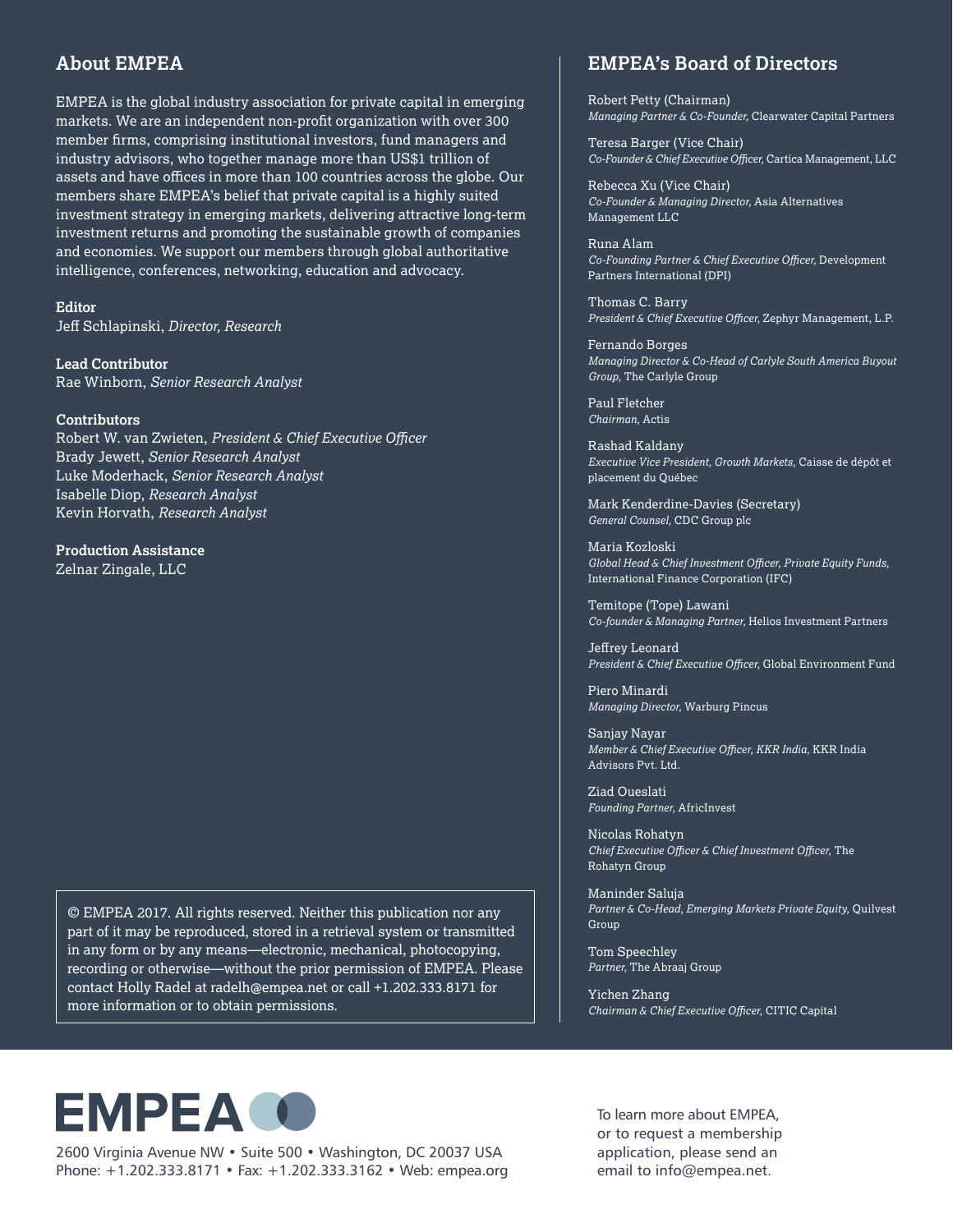### **2017 Global Limited Partners Survey Executive Summary**

The 13th annual edition of EMPEA's *Global Limited Partners Survey* features the views of 127 representatives from 106 limited partners (LPs) on the emerging markets private equity (EM PE) asset class. This study aims to provide the industry with a better understanding of how LPs' plans and strategies for investing are evolving, how they are accessing the asset class, what challenges they face in managing their portfolios, what their return expectations are and which geographies and sectors they view as attractive.

The institutions participating in the 2017 survey comprise public and private pension funds, family offices, endowments, foundations, banks, asset managers, insurance companies, government agencies, sovereign wealth funds, development finance institutions (DFIs), funds of funds and private markets advisors. These institutions are based in 34 different countries and collectively represent global PE assets under management (AUM) of approximately US\$480 billion and total AUM of US\$6.6 trillion. Additional details regarding survey respondents are available on page 16.

#### **Key findings from the 2017** *Global Limited Partners Survey* **include:**

- **EXECUTE:** Despite year-on-year declines in EM PE fundraising and investment activity in 2016, the majority of LP respondents\* investment activity in 2016, the majority of LP respondents\* do not anticipate a drop in the dollar level of their new commitments to EM PE over the next two years. However, 25% of respondents\* plan to decrease the proportion of their total PE allocation targeting emerging markets—up from 13% of LPs in the 2016 survey—suggesting that for some institutions, EM PE allocations may not be keeping pace with rising allocations to PE globally.
- More than half of LP respondents expect to form fewer than<br>five new EM PE fund manager relationships in the next three five new EM PE fund manager relationships in the next three years—in line with a global trend toward capital concentration and relationship consolidation. DFIs expect to form the most relationships, with 84% of respondents expecting to form five or more new relationships and 26% expecting 11 or more. Operational expertise in target sectors is the most important factor for LPs when evaluating new EM PE fund managers, with 61% of survey respondents considering operational expertise as very important.
- Two-thirds of LPs currently seek co-investment opportunities with EM PE funds, and over half expect to increase co-investment activities with EM PE funds over the next two years. While fewer LPs (43%) currently seek direct investment opportunities in EM-based companies, 35% plan to increase their direct, non-intermediated exposure over the next two years.
- India has endured dramatic swings in investor sentiment over the last decade, but the country now ranks as the most attractive emerging market for GP investment over the next 12 months, followed by Southeast Asia and Latin America (excl. Brazil), respectively. India ranked as low as ninth (out of ten) in the survey's market attractiveness rankings as recently as 2013. Of the 10 EM geographies included in the survey, the highest proportion of respondents (9%) plan to *begin* investing in Latin America (excl. Brazil) over the two years. ▻
- **Example 3** Following a record year for investments, health care ranks<br>as the most attractive sector in which to huild exposure via as the most attractive sector in which to build exposure via EM PE for the second consecutive edition of the survey. Consumer goods and services, which accounted for the highest share of disclosed capital invested and deal count in emerging markets in 2016, follows health care in terms of sector attractiveness.
- **EXECUTE CURRENCE CONTROVER CONTRACT CONTRACT CONTRACT CONTRACT CONTRACT CONTRACT CONTRACT CONTRACT CONTRACT CONTRACT CONTRACT CONTRACT CONTRACT CONTRACT CONTRACT CONTRACT CONTRACT CONTRACT CONTRACT CONTRACT CONTRACT CONTR** funds top investors' list of macro and fundamental portfolio concerns, followed by political risk in emerging markets. LPs were most likely to cite the stability of teams and personnel at investee GPs as a concern among institutional issues.
- Despite lingering investor concerns over distributions from EM PE funds, just 14% of respondents expect to sell EM PE fund interests in the secondary market over the next 12 months, while 26% expect to buy secondary EM PE fund interests over the same horizon. Of those who do expect to sell fund positions, 46% indicate that their EM PE fund positions are underperforming and unlikely to recover in the future, while 38% cite a change in investment policy or target allocation to EM PE as a reason for selling. ▻
- EM PE portfolio performance has met or exceeded expectations for 69% of LPs surveyed. Return expectations globally continue to moderate: 43% of LPs expect returns of 16% or greater from 2016-vintage EM PE funds, down from 54% of LPs in last year's survey. For 2016-vintage developed markets-focused funds, just 17% of LPs expect returns of 16% or greater, compared to 27% the year prior. Respondents continue to expect the highest PE returns globally from funds focused on Emerging Asia and Latin America. ▻

\*Excludes institutions with EM-only mandates, including DFIs, EM-focused funds of funds and others legally mandated to invest in emerging markets.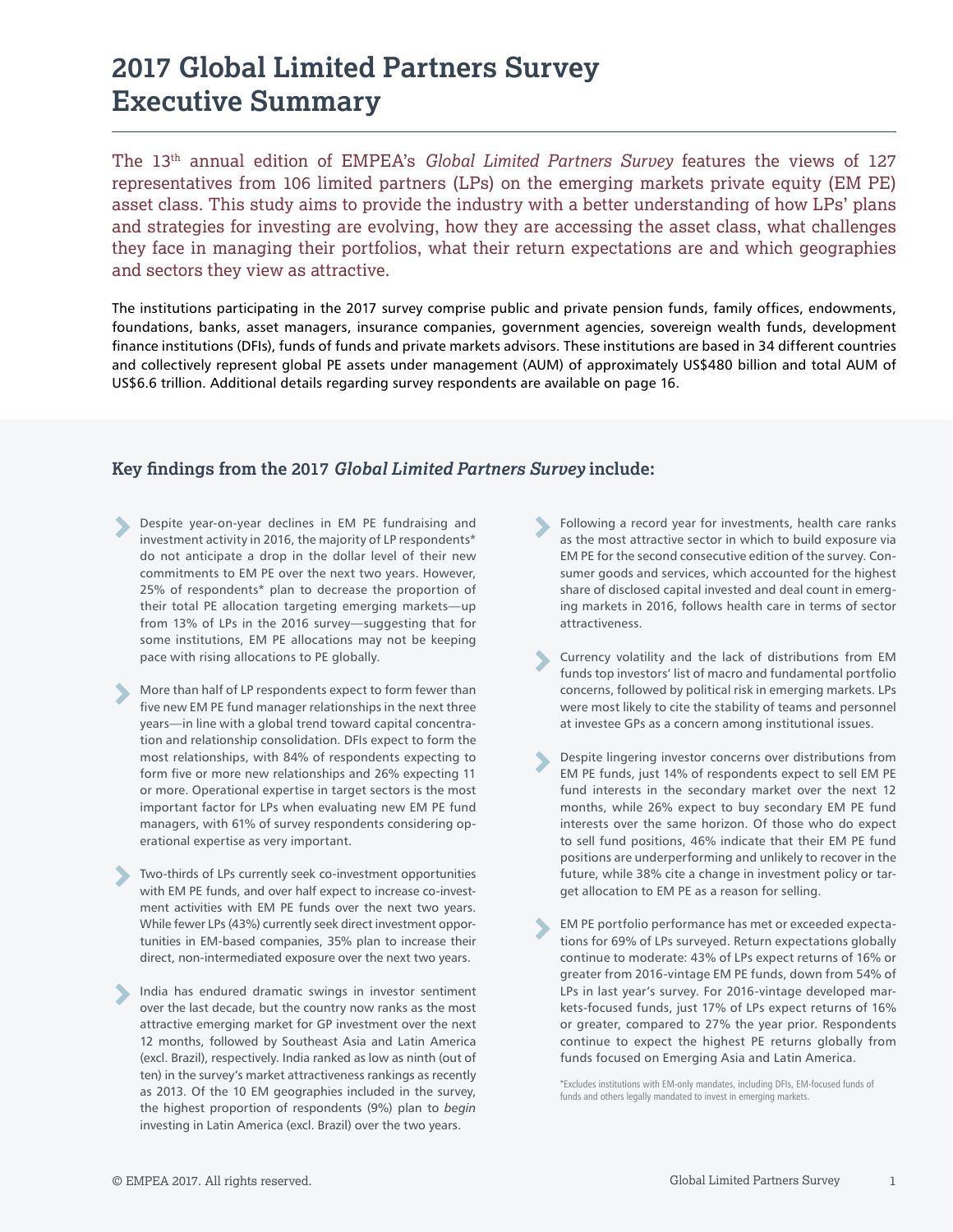## **Dollar Level of New Commitments to EM PE Set to Rise, but More LPs Are Lowering Overall Allocation Levels**

Despite year-on-year declines in EM PE fundraising and investment activity in 2016, the majority of LP respondents from EMPEA's 2017 *Global Limited Partners Survey*—excluding investors with EM-only mandates—anticipate maintaining or increasing the pace of their commitments to the asset class. While 38% of respondents plan to maintain the dollar level of EM PE commitments, in line with the previous three surveys, 45% of respondents expect to increase commitments compared to 40% in the 2016 LP Survey. Furthermore, the percentage of respondents planning to decrease the dollar level of EM PE commitments also dropped from 22% in 2016 to 17% in 2017.

For respondents indicating plans to increase the dollar level of new EM PE commitments or plans to begin investing in EM PE, a majority of respondents cite exposure to high-growth economies (61%) and greater geographic diversification (52%) as reasons for the change. More than a third of respondents also indicate that they expect EM PE to deliver high returns relative to other EM investment opportunities.

In contrast, among institutions planning to decrease the value of their new EM PE commitments, 55% indicate that EM PE returns have not met expectations, while 45% indicate that their institution has already met its portfolio goals for EM PE. Political instability and currency volatility tie as the third most-cited reason for declines in new EM PE commitments.



Exhibit 1: Anticipated Level of New Commitments to EM PE Funds Over the Next Two Years, 2013-2017\*



\*Excludes investors with EM-only mandates.





\*Excludes investors with EM-only mandates.

#### Exhibit 3: LPs' Reasons for Increasing or Decreasing Commitments to EM PE Funds Over the Next Two Years\*

| Rank                                      | Top Reasons for Beginning/Increasing                                                                | % of Respondents |  |  |  |  |  |  |  |
|-------------------------------------------|-----------------------------------------------------------------------------------------------------|------------------|--|--|--|--|--|--|--|
|                                           | We are seeking increased exposure to high-growth economies                                          | 61%              |  |  |  |  |  |  |  |
| 2                                         | We are seeking greater geographic diversification in our portfolio                                  | 52%              |  |  |  |  |  |  |  |
| 3                                         | We expect EM PE to deliver high returns relative to other EM investment opportunities               | 36%              |  |  |  |  |  |  |  |
| Rank                                      | <b>Top Reasons for Decreasing</b>                                                                   | % of Respondents |  |  |  |  |  |  |  |
|                                           | Returns have not met expectations                                                                   | 55%              |  |  |  |  |  |  |  |
| 2                                         | We have met our portfolio goals for EM PE for now                                                   | 45%              |  |  |  |  |  |  |  |
| $3 =$                                     | Political instability is causing uncertainty over the future investment climate in emerging markets | 36%              |  |  |  |  |  |  |  |
| $3 =$                                     | Currency volatility                                                                                 | 36%              |  |  |  |  |  |  |  |
| *Excludes investors with EM-only mandates |                                                                                                     |                  |  |  |  |  |  |  |  |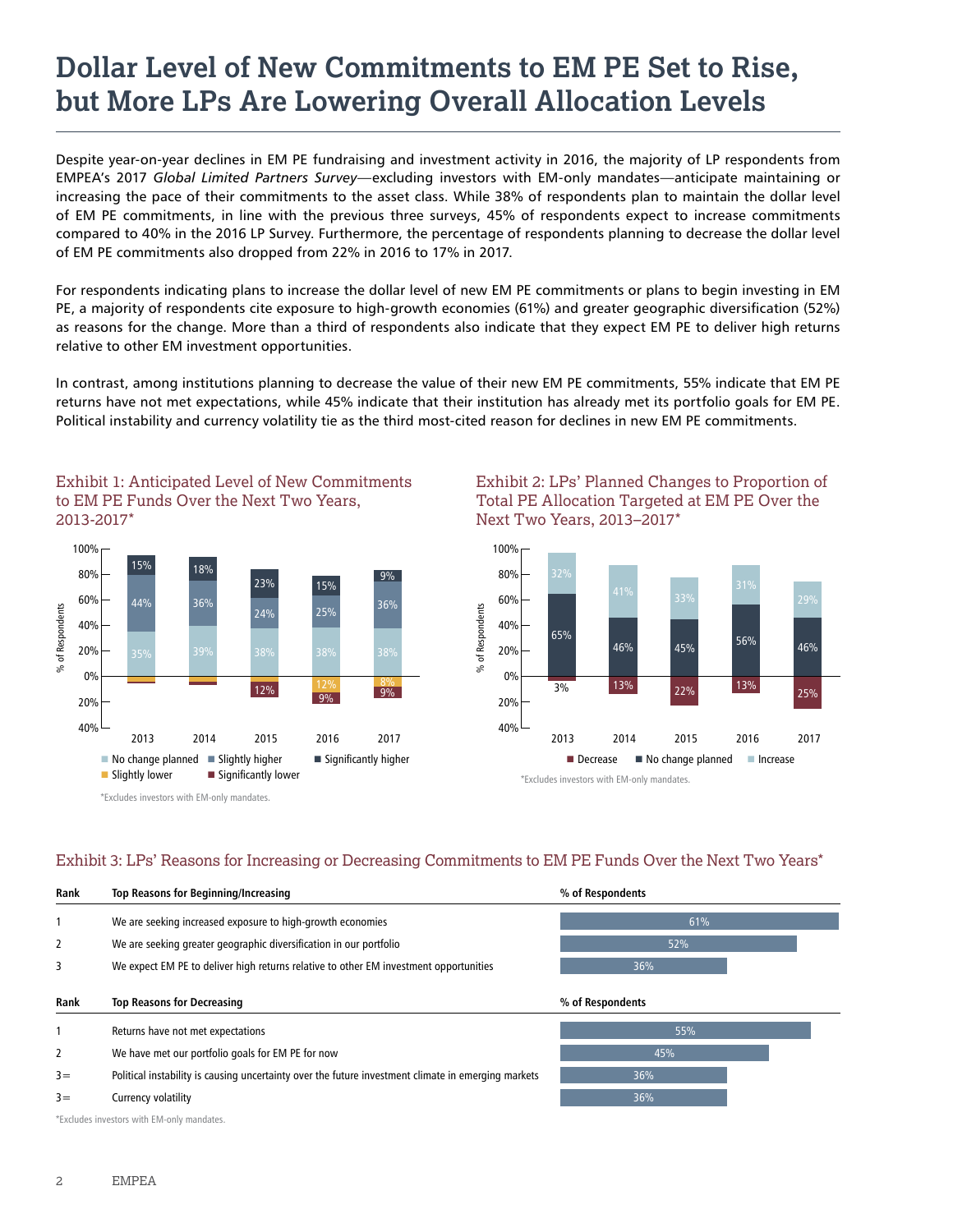#### *EM PE Commitments and Allocation Levels, continued*

A majority of investors plan to maintain or increase the proportion of their PE allocation targeted at emerging markets over the next two years. However, 25% of respondents plan to decrease the EM proportion of their global PE allocation, up from 13% of LPs in the 2016 survey. The contrast between stable or rising dollar commitment levels and falling EM allocations suggests that, at least for some institutions, EM PE commitment levels may not be keeping pace with a more rapid buildup in exposure to PE in developed markets.

Survey respondents with US\$10 billion or more in global PE assets appear most likely to increase their EM PE allocation levels. In contrast, none of the survey respondents with PE assets under US\$100 million plan to increase the proportion of their PE allocation directed at emerging markets. Given the time and resources cited by some LPs as necessary to invest in emerging markets (see page 12), this discrepancy between relatively small and large LPs is not surprising.

The EM PE experience levels of surveyed institutions also appear to be a determining factor in whether or not LPs plan to increase allocation levels. LPs with more than 10 years of experience investing in EM PE are more likely to increase the proportion of their PE allocation targeting emerging markets.



#### Exhibit 4: LPs' Proportion of Total PE Allocation Targeted at EM PE\*

\*Excludes investors with EM-only mandates.

Exhibit 5: LPs' Planned Changes to Proportion of Total PE Allocation Targeted at EM PE Over the Next Two Years – By PE Assets\*



Exhibit 6: LPs' Planned Changes to Proportion of Total PE Allocation Targeted at EM PE Over the Next Two Years – By EM PE Experience\*

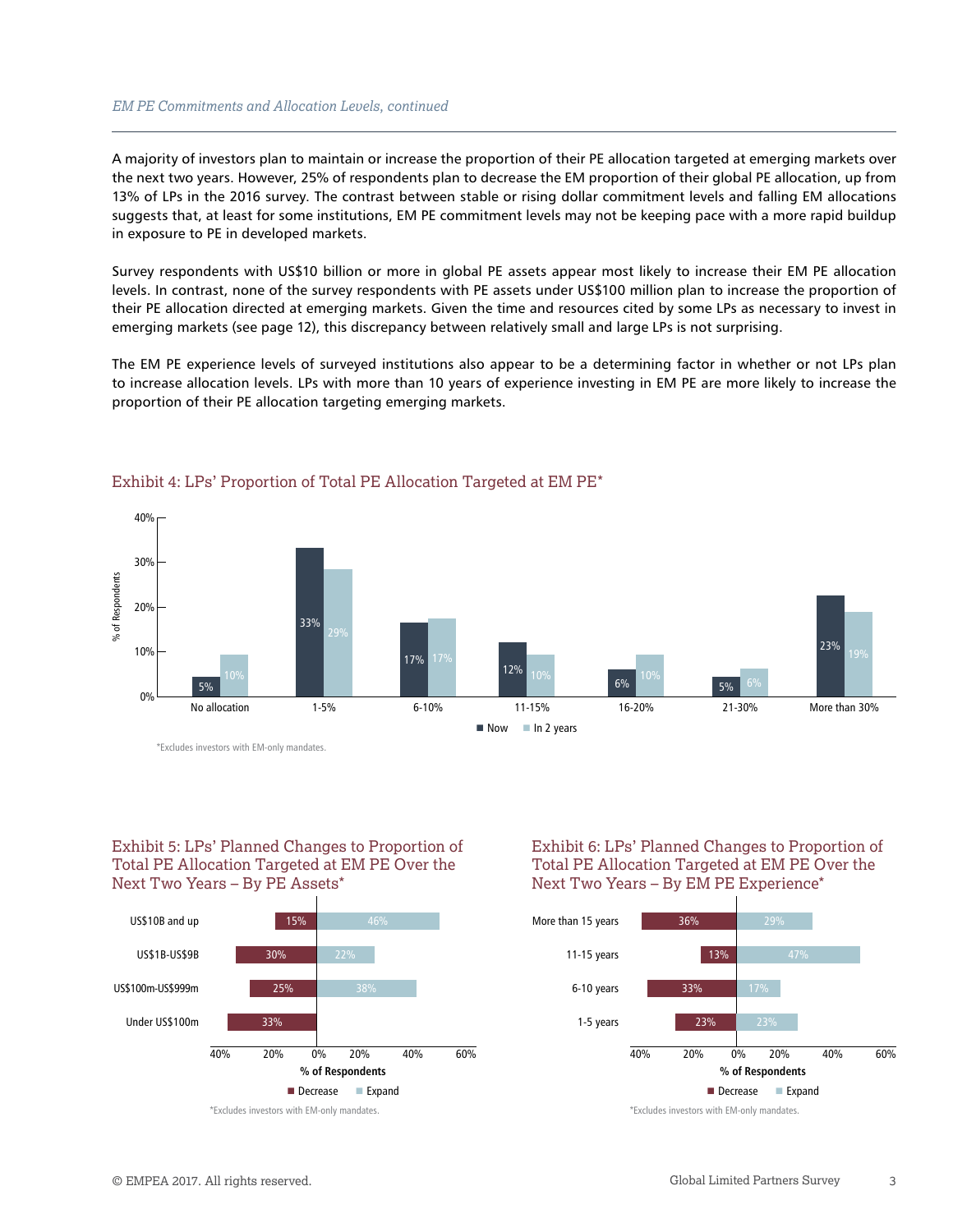## **LPs Opting for Fewer New GP Relationships for EM PE in Coming Years, Expanding Co-investing and Direct Investing Programs**

More than half of LP respondents expect to form fewer than five new EM PE fund manager relationships in the next three years. DFIs expect to form the most relationships, with 84% of respondents expecting to form five or more new relationships and 26% expecting 11 or more. Conversely, excluding investors with EM-only mandates, 71% of institutions expect to form five or fewer new EM PE fund manager relationships. Pension funds may have deep pockets—the median pension fund respondent's AUM is US\$44 billion—but 75% of respondents plan to cultivate fewer than five new EM PE fund manager relationships as they opt for fewer, deeper relationships through which they can deploy more capital.

Operational expertise in target sectors is the most important factor for LPs when evaluating an EM PE fund manager, with 61% of survey respondents considering operational expertise very important. Buyout strategies, which have grown in prominence in select emerging markets in recent years, arguably require deeper sector expertise than minority growth transactions, suggesting LPs' focus on operational skills at the GP level will only increase in years to come. The length of the working relationship among senior members of the GP team, which survey respondents viewed as the most important manager selection factor in the 2016 survey, was cited as very important by 55% of LPs (see page 12 for more on LP concerns regarding stability).



### Exhibit 9: Important Factors in Evaluating an EM PE Fund Manager





n Not important n Somewhat important n Important n Very important

Exhibit 8: Would You Consider a Follow-on EM

4 EMPEA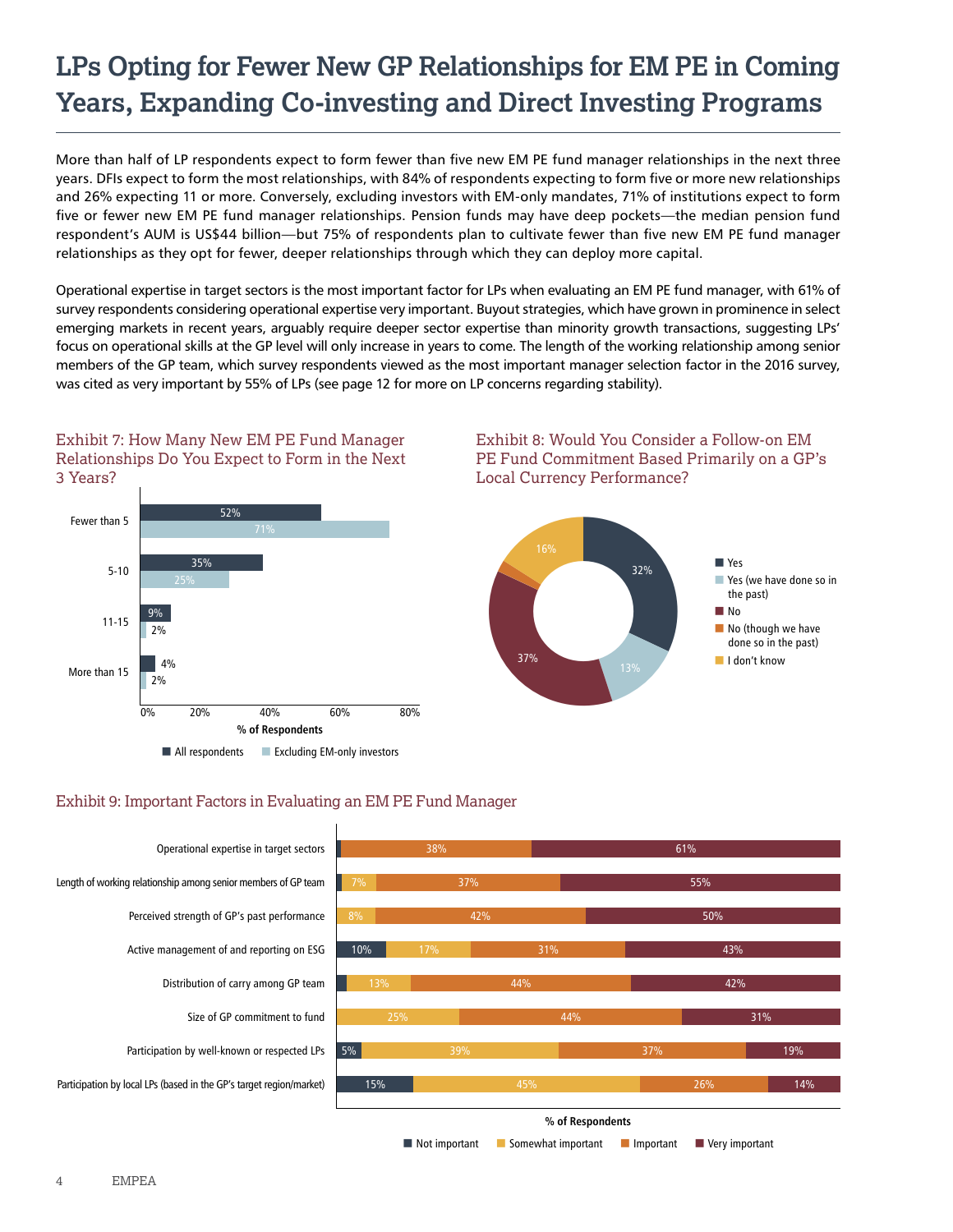#### *Manager Selection and Intermediaries, continued*

Half of survey respondents consider the strength of a GP's past performance as a very important factor in fund manager evaluation. However, the currency volatility experienced by many emerging markets in recent years has the potential to negatively distort many EM-focused fund managers' track records. On this front, nearly half of respondents (45%) indicate that they would consider a follow-on EM PE fund commitment based primarily on a GP's local currency performance, while 39% state that they would not.

LPs' means of accessing individual EM PE investment opportunities appear to be rapidly evolving, with more and more desiring additional flexibility and choice, as well as looking for ways to reduce fee drag. More than two-thirds of LPs surveyed seek coinvestments with EM PE funds, and 52% of respondents plan to increase their exposure to co-investment opportunities over the next two years. A sizeable number of respondents, at least in some cases, forgo fund managers altogether, with 43% of respondents seeking direct investment opportunities in EM-based companies and 35% looking to increase this direct exposure in the future.

In addition to the increased emphasis on co-investing and direct investing, GP-led alternatives to the traditional fund model have become a mainstay in industry conversations. However, fewer LPs (18%) plan to increase their exposure to alternative structures in the next two years. Nearly two-thirds of respondents list deal-by-deal structures among their top-three most attractive options, with evergreen and extended-duration fixed-life funds following behind at 51% and 48%, respectively. If they take hold within the industry, longer-dated or evergreen funds may reduce pressure on fund managers to exit successful, profit-generating businesses and projects within a predefined timeframe.



#### Exhibit 10: LPs' Planned Changes to Their Means of Accessing EM PE Investment Opportunities Over the Next Two Years

\*Excludes funds of funds and private markets advisors.

#### Exhibit 11: Attractiveness of Alternatives to the Traditional Fund Model

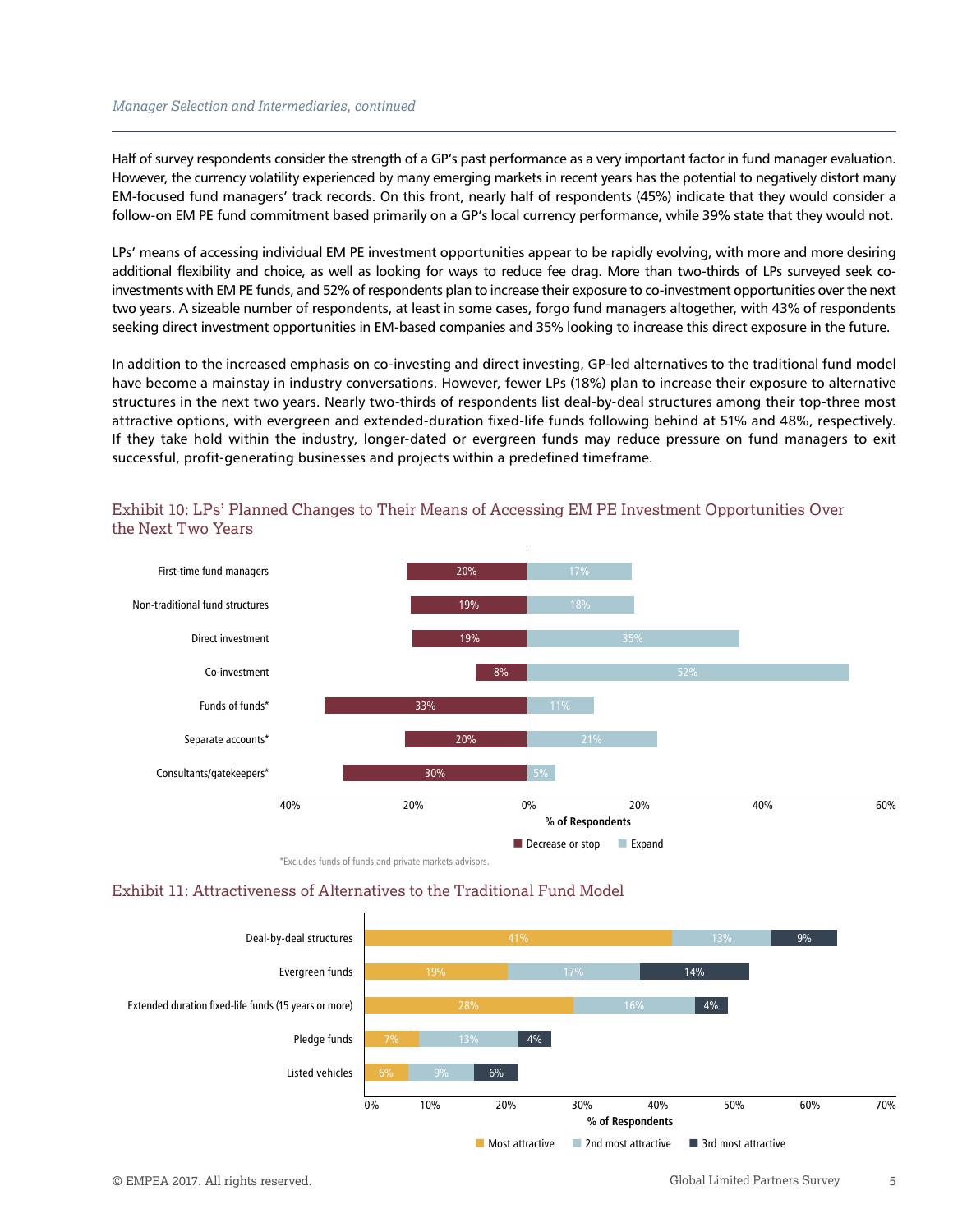## **India Climbs to First Place in Market Attractiveness Ranking**

The top three most attractive emerging markets for GP investment over the next 12 months have changed from the 2016 survey. After steadily climbing in the survey's attractiveness ranking over the past three years, India has finally secured the top spot as the most attractive emerging market for GP investment in 2017, with Southeast Asia falling to second place. Fundraising totals have reflected current LP sentiment: GPs raised US\$4.7 billion and US\$3.7 billion for India-focused private capital vehicles in 2015 and 2016, respectively—the highest annual totals since 2008.

Latin America (excl. Brazil) overtook Sub-Saharan Africa for third place in the attractiveness ranking after a steep drop from first to fourth place in 2016. This modest increase in ranking mirrors positive developments in the region. In 2016, disclosed private capital invested in Mexico nearly doubled 2015's total, and GPs completed 18 deals in Argentina, a record high.

Movement was limited further down in the rankings. China and Brazil both maintained their 2016 positions at fifth and sixth, respectively, while the Middle East and Central & Eastern Europe swapped places at seventh and eighth. Turkey fell below Russia/CIS into the tenth and last spot in the table, despite fund managers raising US\$824 million for Turkey-focused funds in 2016, the highest total since 2012 when GPs collected US\$2.0 billion. While the majority of survey respondents currently consider the market unattractive, Turkey's fundraising traction over the last year suggests a subset of investors retain confidence in the market's ability to deliver long-term returns.



#### Exhibit 12: The Attractiveness of Emerging Markets for GP Investment Over the Next 12 Months – LP Views

Latin America could become a great place to invest given company prices and recent market performance."

Come a great place to invest given company prices and recent market performance."<br>
The same state of the sound fundamentals, a reforming governme and a strong entrepreneurial start-up and a strong entrepreneurial start-up Sound fundamentals, a reforming government and a strong entrepreneurial start-up environment are all factors that make the country attractive."

*–Foundation*

*–DFI*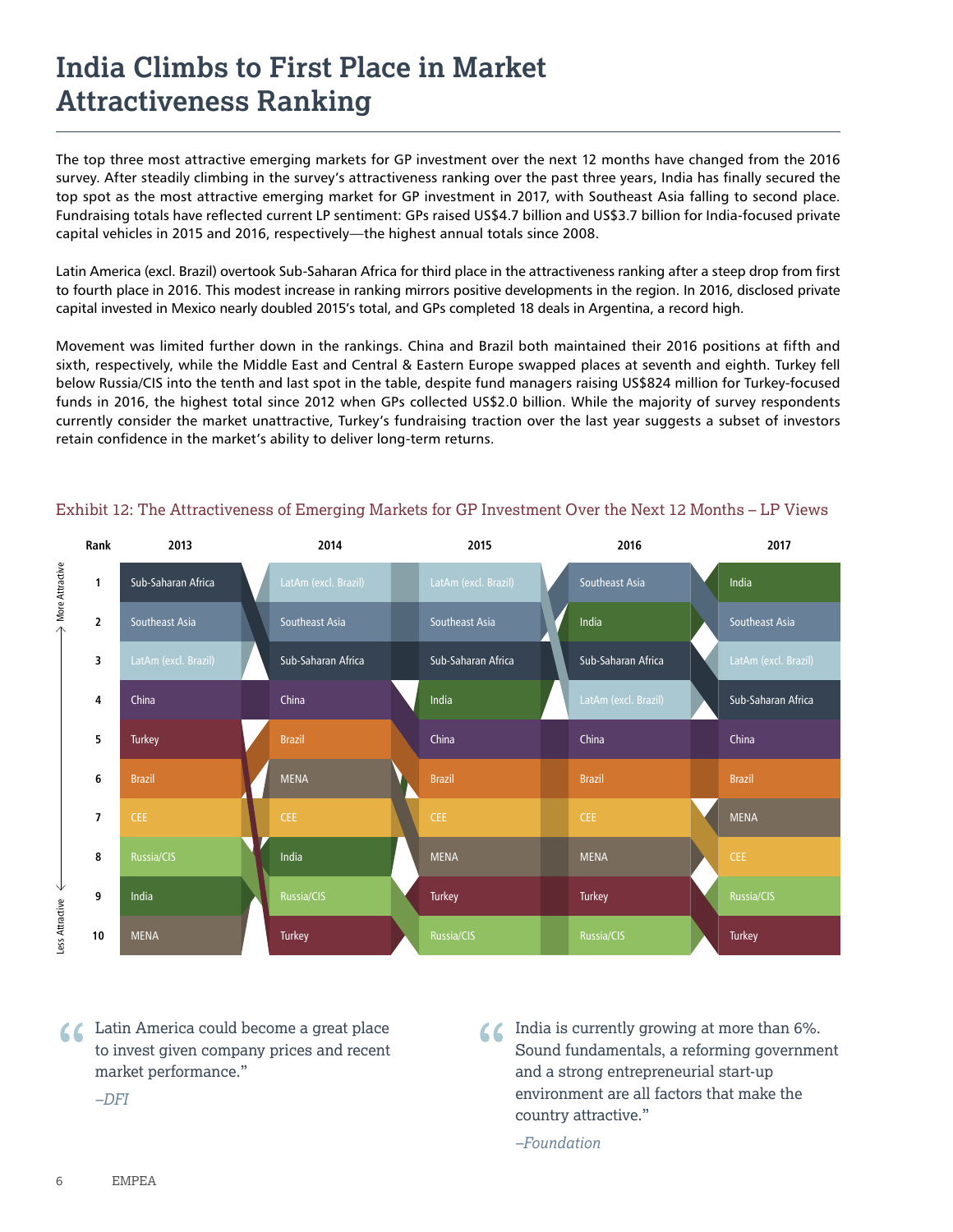## **LPs Most Likely to Expand Commitments in India and Southeast Asia**

LPs' investment plans for emerging markets over the next two years closely follow each region or country's place in the market attractiveness ranking. For the second year in a row, the highest percentage of survey respondents plan to begin or expand investing in Southeast Asia and India. Furthermore, only 4% and 5% of respondents plan to decrease or stop investing these two markets, respectively. Yet a note of caution is called for. Though fundraising for India has increased in the past two years, fundraising totals for Southeast Asia-focused vehicles historically have not reflected investors' bullish plans and, with the exception of the VC segment, the region remains hampered by a limited number of established fund managers exclusively dedicated to Southeast Asian markets (see page 8). Together, these factors suggest LPs may be turning to larger pan-Asian GPs to access Southeast Asian opportunities.

Smaller markets, rather than large BRIC countries, appear most likely to attract new investors. Among respondents who plan to begin investing in a new region or country, Latin America (excl. Brazil) leads all other markets, followed by Southeast Asia.

Relative to the 2016 survey, only Brazil changed its comparative standing among all markets concerning LPs' future investment plans, jumping from seventh to fifth place. However, while 22% of LPs plan to begin investing or expand their commitments in Brazil, 13% plan to decrease or stop investing. Given the country's slow economic recovery, this mixed view among respondents may reflect lingering uncertainty regarding its near-term suitability for putting capital to work.

China garnered the largest share of survey respondents (35%) who plan to maintain the current level of their investments. Coupled with the country's continued substantial share of EM investment activity—26% of disclosed capital invested in 2016—it is evident the country has served as the first destination in emerging markets for many LPs as they have built global PE programs.



#### Exhibit 13: LPs' Planned Changes to Their EM PE Investment Strategy Over the Next Two Years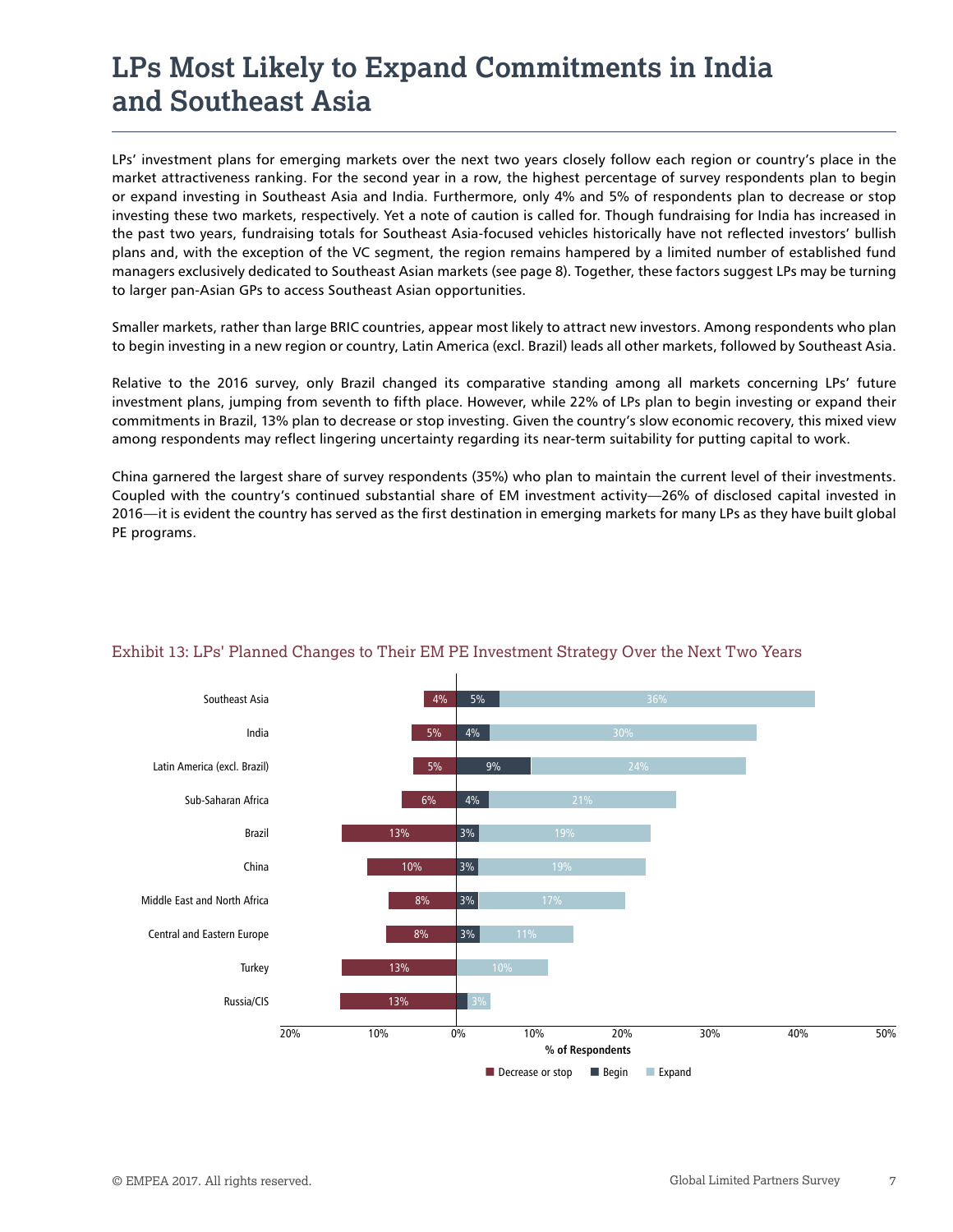## **Political Risk and Currency Risk Most Likely to Deter LPs in CEE & CIS and Latin America, Respectively**

While political and currency risk remain top of mind for most investors—in seven of the ten EM geographies included in the survey, LPs cite political and currency risk as the most likely deterrent to investing—these factors appear more prohibitive in some markets than others. Brazil and Latin America (excl. Brazil) received the largest share of respondents deterred by currency risk (53% and 48%, respectively), while Russia/CIS and Turkey received the highest percentage for political risk (78%). More than half of respondents also cited political risk as a deterrent in the Middle East and North Africa and Sub-Saharan Africa.

China and India stand out from other emerging markets in that competitive pressure and high entry valuations contribute to keeping some investors away. China also received the highest percentage of respondents citing challenging regulatory and tax issues as a deterrent to investing, reflecting ongoing policy interventions that have had an impact on the industry. While China and India fight off a reputation as oversaturated, many investors in Southeast Asia remain challenged by the perceived limited scale of the opportunity and dearth of established fund managers, which may be problematic given the increased number of investors who want to enter the region. Southeast Asia is not alone in this regard, as LPs also cited these factors for MENA and Sub-Saharan Africa.

More respondents cited historical performance and weak exit environments as deterrents to investing in India than for all other markets (with the exception of Central & Eastern Europe for performance). However, given India's top ranking in terms of market attractiveness and strong fundraising record in 2015 and 2016, it is clear that many LPs are ready to give the market a second chance.

#### Exhibit 14: Factors Likely to Deter LPs from Investing in Individual Emerging Markets/Regions Within the Next Two Years\*

|                                    | Already at<br>recommended<br>exposure | Historical | Limited<br>number of<br>established<br>performance fund managers competitive) | Oversupply<br>of funds<br>(too | Scale of<br>opportunity<br>small | Entry<br>to invest is too valuations are<br>too high | Weak exit<br>environments | Challenging<br>regulatory/tax<br>issues | Prefer<br>exposure via<br>other asset<br>classes | Political risk | Currency risk |
|------------------------------------|---------------------------------------|------------|-------------------------------------------------------------------------------|--------------------------------|----------------------------------|------------------------------------------------------|---------------------------|-----------------------------------------|--------------------------------------------------|----------------|---------------|
| China                              | 29%                                   | 11%        | 7%                                                                            | 18%                            | 2%                               | 13%                                                  | 20%                       | 31%                                     | 13%                                              | 27%            | 20%           |
| India                              | 17%                                   | 20%        | 9%                                                                            | 20%                            | 3%                               | 11%                                                  | 29%                       | 17%                                     | 20%                                              | 11%            | 20%           |
| Southeast<br>Asia                  | 7%                                    | 14%        | 32%                                                                           | 7%                             | 25%                              | 7%                                                   | 21%                       | 7%                                      | 21%                                              | 18%            | 29%           |
| Russia/CIS                         | 7%                                    | 18%        | 17%                                                                           | 2%                             | 10%                              | 2%                                                   | 17%                       | 18%                                     | 12%                                              | 78%            | 37%           |
| Turkey                             | 2%                                    | 14%        | 16%                                                                           | ÷,                             | 14%                              | 2%                                                   | 10%                       | 6%                                      | 14%                                              | 78%            | 42%           |
| Central and<br>Eastern<br>Europe   | 9%                                    | 20%        | 24%                                                                           | 2%                             | 20%                              | 4%                                                   | 20%                       | 16%                                     | 20%                                              | 42%            | 24%           |
| <b>Brazil</b>                      | 19%                                   | 19%        | 17%                                                                           | 11%                            | 11%                              | 8%                                                   | 22%                       | 22%                                     | 14%                                              | 42%            | 53%           |
| Latin<br>America<br>(excl. Brazil) | 19%                                   | 16%        | 23%                                                                           |                                | 19%                              | 3%                                                   | 19%                       | 19%                                     | 16%                                              | 32%            | 48%           |
| Middle East<br>and North<br>Africa | 10%                                   | 15%        | 25%                                                                           | 5%                             | 23%                              | 5%                                                   | 18%                       | 15%                                     | 10%                                              | 58%            | 35%           |
| Sub-<br>Saharan<br>Africa          | 13%                                   | 15%        | 26%                                                                           | 3%                             | 21%                              | 3%                                                   | 18%                       | 10%                                     | 8%                                               | 51%            | 44%           |

\*Indicates percentage of respondents answering for each region/market.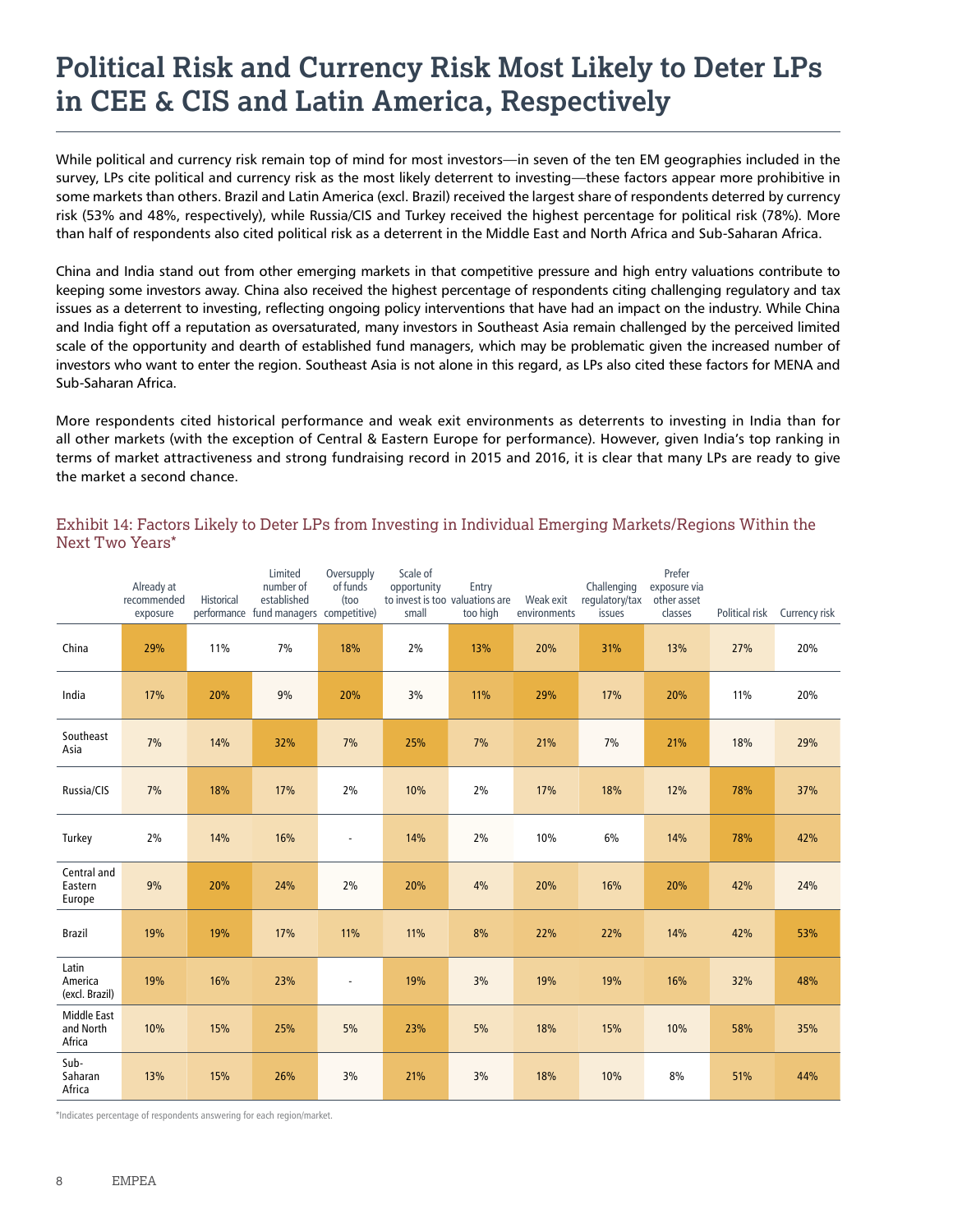## **LPs Continue to Find Health Care, Consumer Goods and Services Most Attractive**

For the second consecutive year, LPs found health care and consumer goods and services to be the most attractive sectors in which to invest via EM PE in 2017. Health care ranked the highest, with 59% of respondents ranking health care as a one of the top three most attractive sectors. As explored in EMPEA's *[Special Report: Private Equity and Health Care in Emerging](http://empea.org/research/publications/private-equity-and-health-care-in-emerging-markets) [Markets](http://empea.org/research/publications/private-equity-and-health-care-in-emerging-markets),* despite strong company valuations in the sector, the structural gap between health care supply and demand in many emerging markets could translate into significant opportunities for investors for decades to come. Health care deal activity has already risen substantially: fund managers completed 123 health care deals across emerging markets in 2016, the highest number of investments in the sector since EMPEA began reporting on investment activity in 2008.

While health care attracted the most top-three designations overall, a slightly higher percentage (34%) ranked consumer goods and services as the most attractive sector. According to EMPEA's *[Industry Statistics,](http://empea.org/research/data-and-statistics/)* consumer goods and services also consistently attracts the largest share of capital invested in emerging markets, with total capital invested reaching a record-high of US\$14 billion in 2015, though it fell to US\$8.4 billion in 2016.



#### Exhibit 15: Most Attractive Sectors in Which to Build Exposure via EM PE

\*Includes retail/e-commerce. \*\*Includes water and electric power.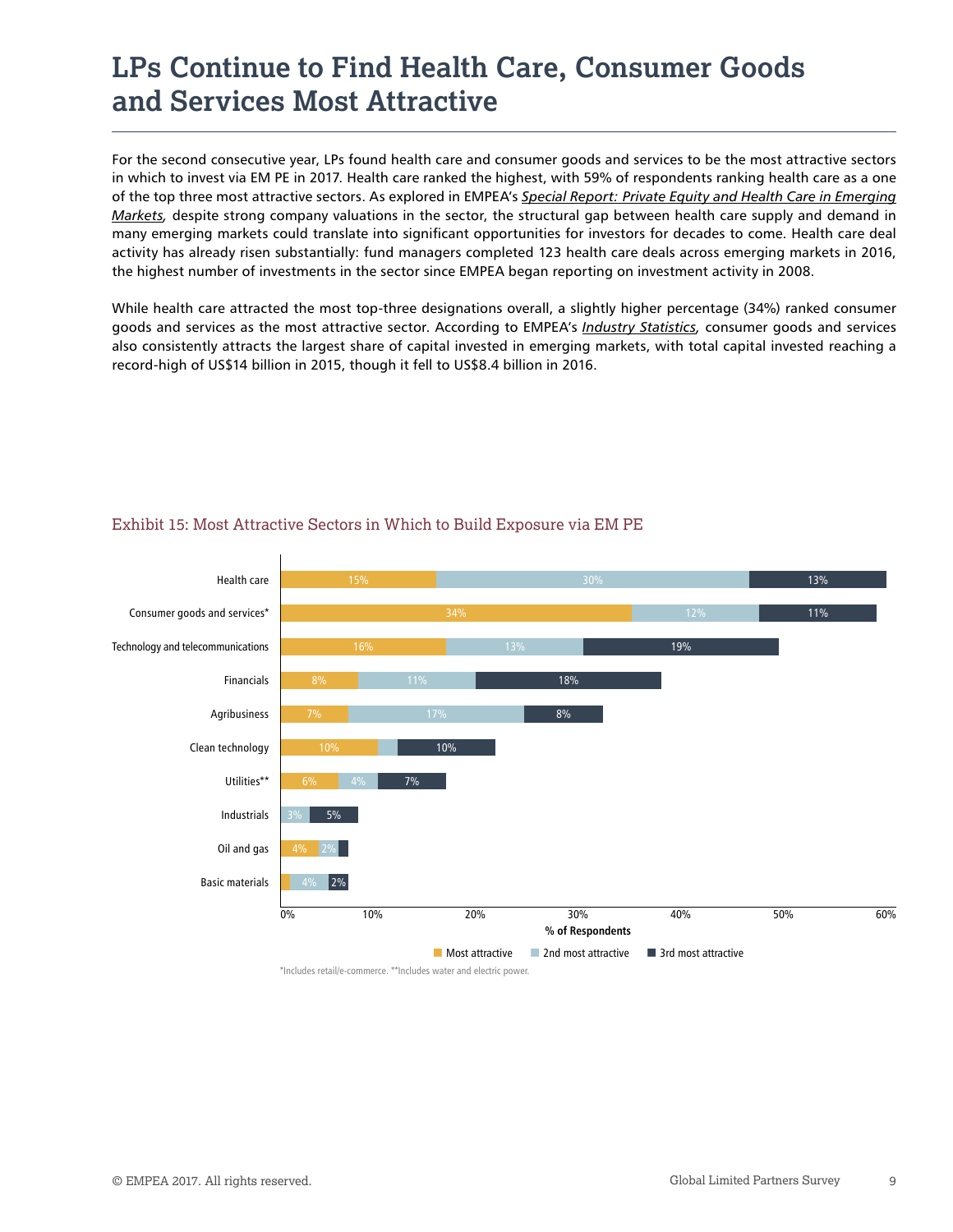## **Few LPs Plan to Sell EM PE Fund Interests in the Secondary Market**

According to the EMPEA *Brief: Alternative Paths to Liquidity*, distributions from EM private equity and venture capital funds that were raised in the lead-up to the Global Financial Crisis and subsequent recovery years have lagged behind those from their peers in developed markets. Indeed, 56% of LP respondents indicate a lack of exit activity and fund distributions as a top three concern among macro and fundamental investment management concerns (see page 12).

Thus, ostensibly, secondary transactions seem to hold the potential to provide needed liquidity for LPs. Yet when asked whether they were likely to sell EM PE fund interests in the secondary market over the next 12 months, just 14% of respondents indicate that they would. Moreover, this finding holds even when investors with EM-only mandates are excluded from the sample (16% of this subset plan to sell). Overall, only 10% of respondents had sold an EM PE fund interest in the past. Conversely, 26% of respondents are likely to buy fund interests in the secondary market, with 15% indicating that they had done so in the past.

#### Exhibit 16: Are You Likely to Sell EM PE Fund Interests in the Secondary Market Over the Next 12 Months?\*



\*Excludes dedicated secondaries investors.

#### Exhibit 17: Are You Likely to Buy EM PE Fund Interests in the Secondary Market Over the Next 12 Months?\*



\*Excludes dedicated secondaries investors.

**66** Pricing is not attractive for sellers now. We would rather buy than sell."<br>-Fund of Funds would rather buy than sell."

*–Fund of Funds*

Selling to the secondary market could be an option to further investigate." "

*–DFI*

Bid-ask spreads and information asymmetries make secondary markets unattractive to us. We would participate at the right price, but rarely see interesting offers."  $\epsilon$ 

*–Foundation*

Buying secondaries can be a great way to reduce the J-curve of a new fund. Thus, we do look for opportunities to invest with players with whom we have already developed a working relationship."  $\epsilon$ 

#### *–Fund of Funds*

While we rarely see secondaries and they are harder to evaluate, weaker EM currence make EM funds more attractive in the are harder to evaluate, weaker EM currencies make EM funds more attractive in the secondary market."

*–Multi-family Office*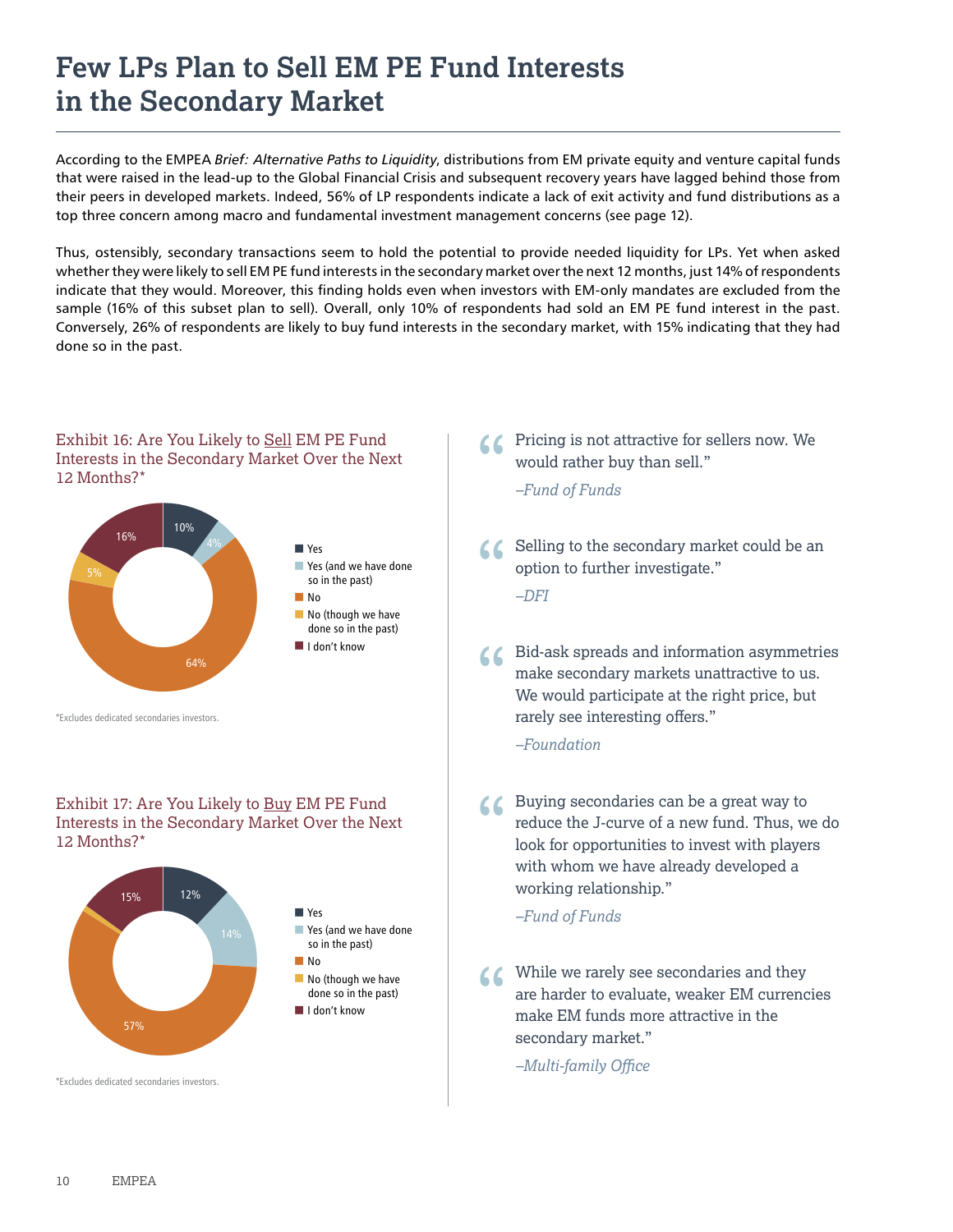#### *Secondaries, continued*

While the findings do not afford any sweeping conclusions, they suggest most EM PE investors have not availed themselves of the secondary market, nor will they in the near future. Indeed, 70% of respondents are unlikely to sell fund interests on the secondary market, while 58% of respondents are unlikely to buy. When asked to comment further, several respondents pointed to pricing challenges, both for buyers and sellers. Furthermore, for respondents looking to sell their EM PE fund positions on the secondary market, 46% report that their funds were underperforming on a realized or unrealized basis and were unlikely to recover in the future. Such positions would be less likely to attract buyers without significant discounts to net asset value.

Alternatively, a number of respondents are likely to sell EM PE fund positions for reasons not necessarily linked to their fundamental performance on a total value basis. For instance, 38% of respondents indicate a change in investment policy or target allocation to EM PE as a reason to sell. Another 31% of respondents' fund positions are performing adequately but unlikely to produce the needed liquidity over their original projected holding period, motivating a sale.



#### Exhibit 18: Reasons for Selling EM PE Fund Positions on the Secondary Market\*

If liquidity and return (IRR) projections do not meet our return target, e.g. net 20% IRR, it may warrant consideration of sale." " The PE team is going through

*–Fund of Funds* 

portfolio concentration efforts around a smaller number of large managers. For this reason, legacy funds are being reviewed for sale." C The PE team is going through

*–Pension Fund*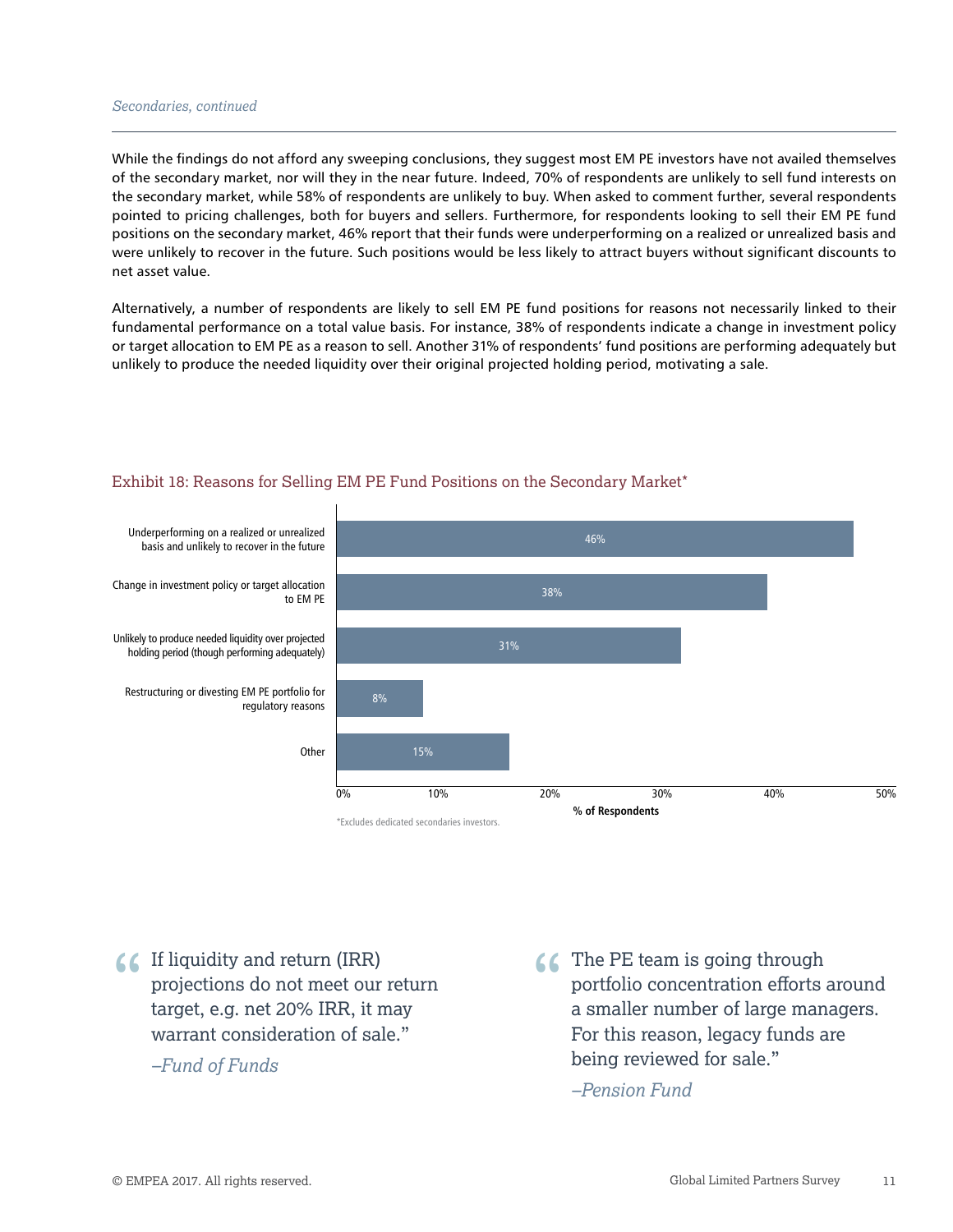## **Currency Risk, Team Stability Top List of Portfolio Management Concerns**

Two-thirds of LP respondents list currency risk among their top-three macro and fundamental issues in managing their EM PE portfolios. Concern over lack of exit activity and fund distributions for EM PE followed close behind currency concerns, with 56% of respondents indicating exits were a top-three concern. Respondents were least likely to rate slowing or negative economic growth in emerging markets as a top macro/fundamental concern.

Respondents exhibited less uniformity of opinion regarding institutional or firm-level concerns—about which they were queried separately—than for macro/fundamental issues. However, 27% of respondents rated the stability of personnel at investee GPs as their most-concerning issue. As one respondent noted, significant personnel changes at a GP can render past performance obsolete when evaluating a follow-on commitment. The competition for talent among EM GPs and the formation of spinouts from successful franchises may be exacerbating this trend. (Please see page 13 for additional direct feedback on LP concerns.)



#### Exhibit 19: Issues That Pose the Greatest Concern for LPs' EM PE Portfolio Management, Ranked 1–3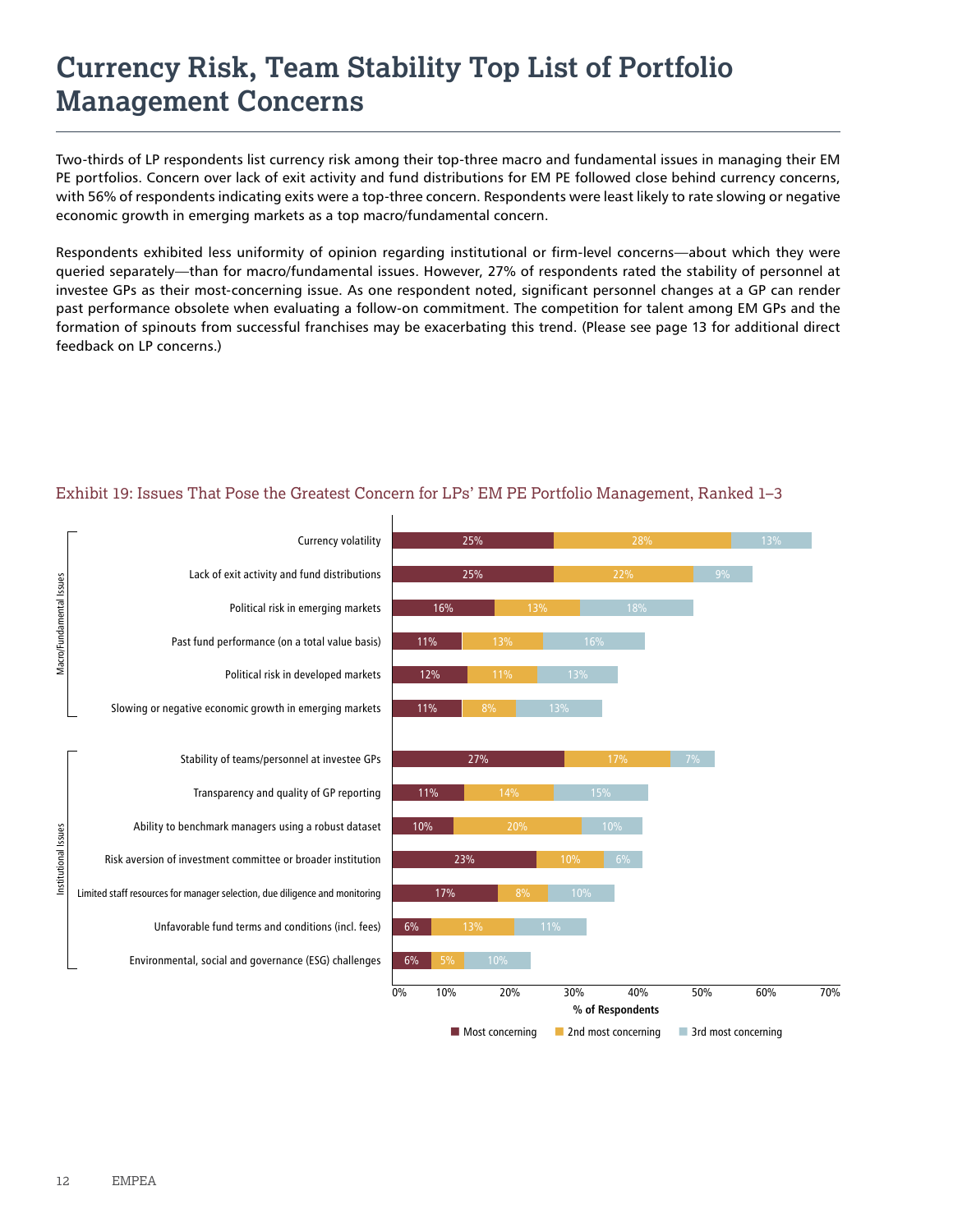#### *Concerns, continued*

While LPs may be highly concerned about currency volatility in managing their EM PE portfolios, most intend to stay the course: only 8% of respondents expect to delay EM PE commitments due to EM currency volatility, while 74% did not expect to delay commitments; the remainder of respondents were uncertain. Among respondents who do expect to delay their EM PE fund commitments due to currency volatility, two-thirds indicate that currency depreciation has subtracted value from their realized EM PE investments (see page 14).



#### Exhibit 20: Over the Next 12 Months, Do You Expect to Delay Your EM PE Commitments Due to EM Currency Volatility?

- Currency volatility has had the largest effect on<br>our EM portfolio."  $-Fund$  of<br>  $Funds$ our EM portfolio." *–Fund of Funds*
- COM funds are more difficult to evaluate and monitor. Funds need to have ESG activities place to ensure sustainable investments." monitor. Funds need to have ESG activities in place to ensure sustainable investments." *–Pension Fund*
- C Personnel changes affect the GP's ability to<br>
replicate past performance and generate alpha on<br>
a U.S. dollar basis."  $-Fund$  of Funds replicate past performance and generate alpha on a U.S. dollar basis." *–Fund of Funds*
- $\bullet$  Risk aversion in our institution directly affects deployment pace and thus impacts diversificati in our portfolio construction."  $-DFI$ deployment pace and thus impacts diversification in our portfolio construction." *–DFI*
- **CONFIGURER IS A RET ALL STARK CONFIDENT** CHERATION OF A PISCOLE OF A PISCOLE PROTOCOLE OF A PISCOLE OF A PISCOLE OF A PISCOLE OF A PISCOLE OF A PISCOLE OF A PISCOLE OF A PISCOLE OF A PISCOLE OF A PISCOLE OF A PISCOLE OF A certainly on a risk-adjusted basis. GPs tend to obscure performance, especially relative to other EM managers, so a robust benchmark would help eliminate the noise." *–Family Office*
- ESG standards are a fundamental part of our investment strategy, yet can be easily overlooked by GPs and are difficult for LPs to monitor, putting the investment objective at risk." *–DFI* "
- Our biggest constraint in EM PE is finding high quality GPs of scale." *–Pension Fund* "
- Our team is best suited to find, develop and manage direct investments instead of fund investments. The minimum investment sizes in funds restrict our potential to diversify. Most of our underlying investments, both direct and indirect, are greatly affected by EM currency volatility." *–Foundation*
- Basically, I don't think one should dabble in emerging markets. Either one needs to build a proper program or avoid them. We have considered and invested in fund of funds-type products on a limited basis, but fee stacking is difficult to accept." *–Sovereign Wealth Fund* "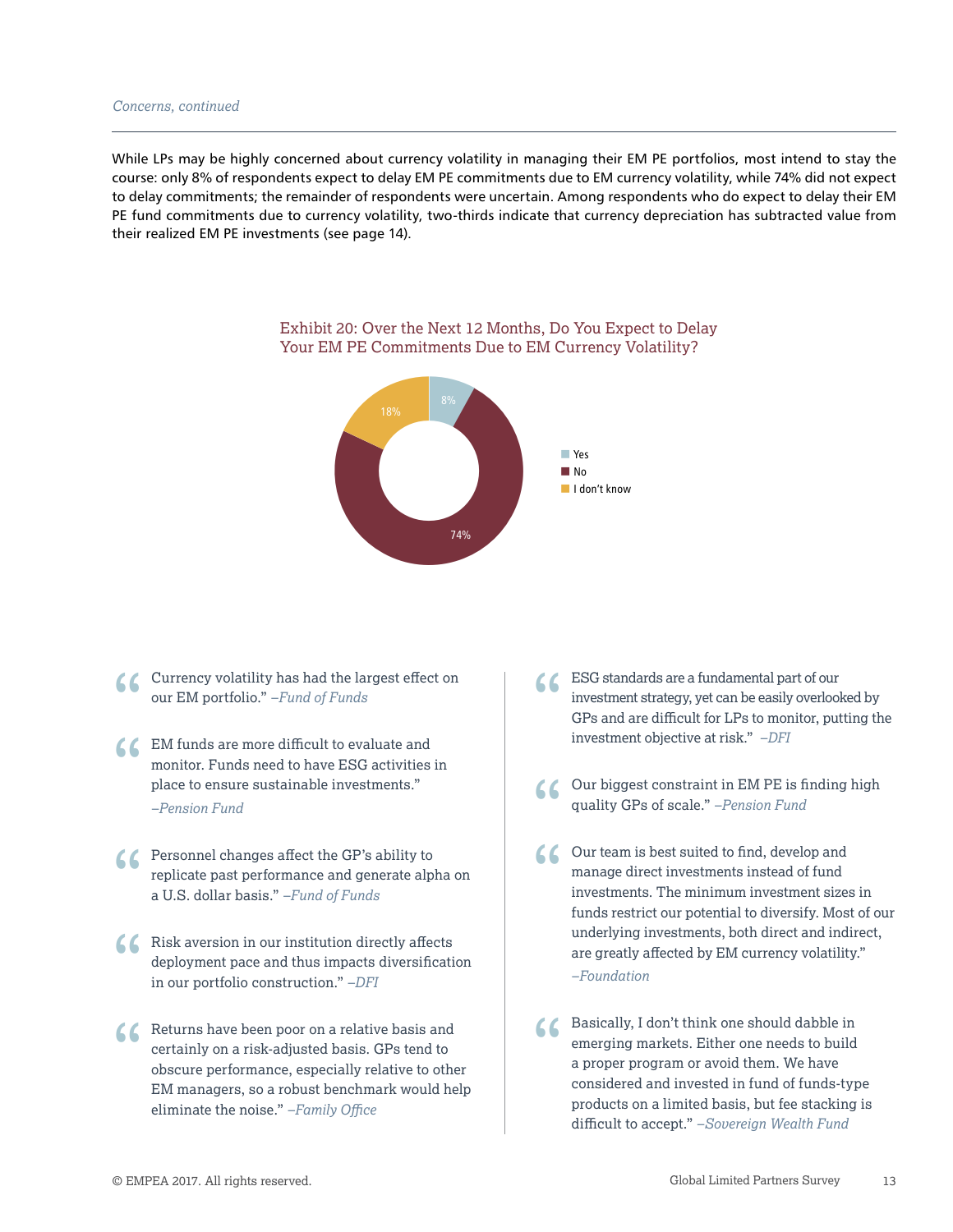## **Most LPs Still Satisfied with EM PE Performance, but Expectations for Both Emerging Markets and Developed Markets Continue to Decline**

Over the past four years, LPs' satisfaction with the performance of their EM PE portfolios has gradually declined. Only 10% of respondents indicate that their portfolios have exceeded expectations, compared to 16% in 2014. Correspondingly, the percentage of respondents reporting worse than expected performance has increased from 22% in 2014 to 31% in 2017. Recent currency volatility in emerging markets is likely a large factor in decreasing satisfaction with EM PE returns. For EM PE investors of five years or more, currency depreciation has negatively impacted realized investments for 72% of respondents. In contrast, a mere 2% of respondents experienced added gains from changes in currency exchange rates.

Nevertheless, EM PE portfolio performance has met or exceed expectations for 70% of LP respondents. Return expectations for both emerging markets and developed markets have moderated substantially in recent years as investors continue to increase allocations to private equity globally. While 61% of survey respondents expected returns of 16% or greater from EM PE portfolios in the 2013 edition of the survey, just 43% now expect similar returns. For developed markets, the proportion of LPs expecting returns of 16% or greater has fallen to 17%.



Exhibit 21: EM PE Portfolio Performance Relative to Expectations, 2014-2017

Note: Exludes LPs that felt it was too soon to assess the performance of their portfolios.

#### Exhibit 23: Currency Exchange Rate Impact on Realized Investments for EM PE Investors of 5+ Years







**66** In our prior experience in<br>emerging markets, perform emerging markets, performance was poor due to difficult exit environments and the lack of robust buyer's markets."

*–Public Pension Fund*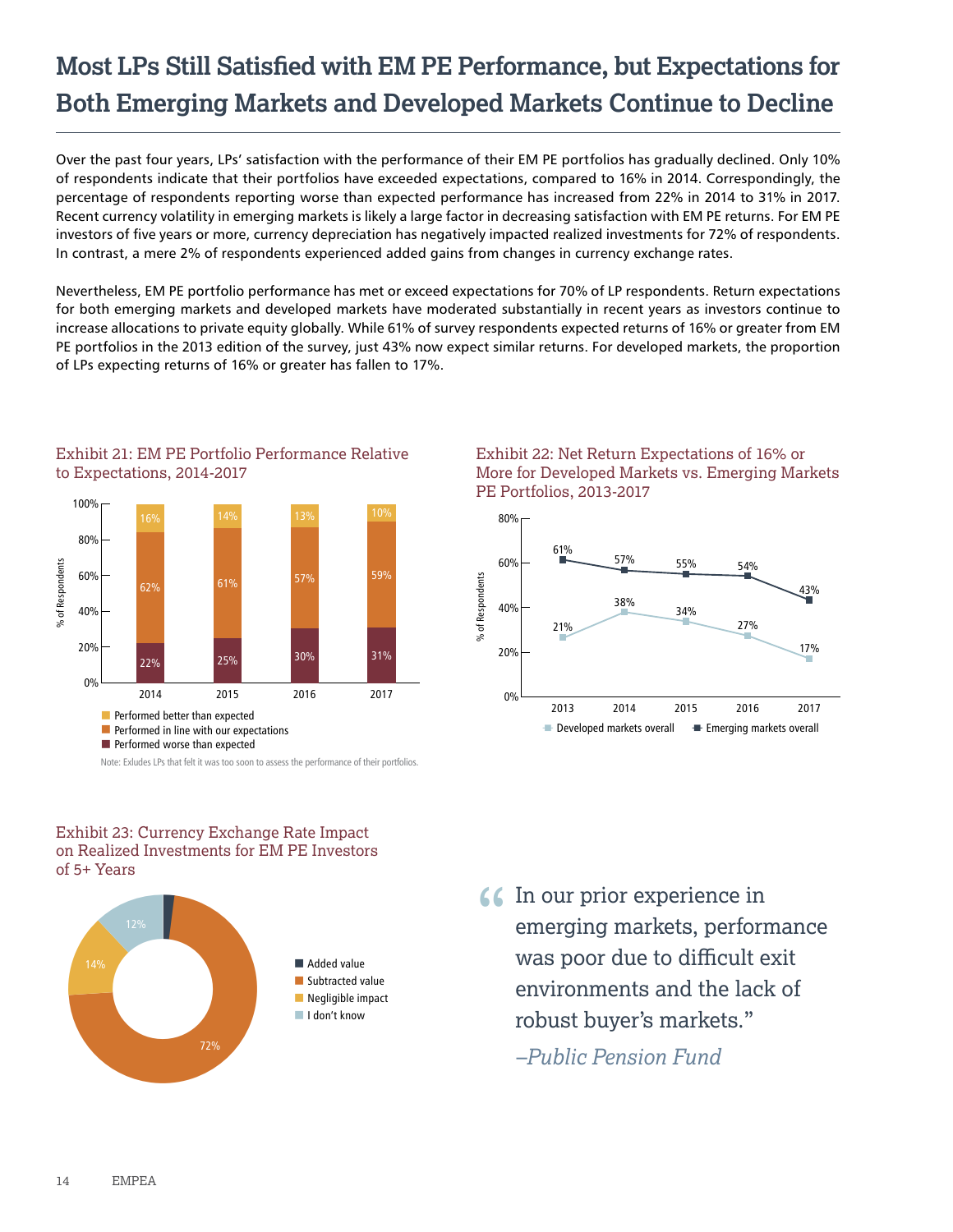#### *EM PE Return Expectations and Performance, continued*

In line with previous years, LPs are most bullish on Emerging Asia-focused funds. The highest percentage of respondents believe that 2016-vintage PE funds focused on Southeast Asia, China and India will deliver returns of 16% or more. Southeast Asia, which ranked the highest in terms of performance expectations, was also the only market that did not experience a decline in expectations, with 47% of respondents anticipating returns of 16% or more, equal to that in the 2016 survey.

Though less bullish than for Emerging Asia, more than a third of LPs expect returns of 16% or more for Brazil, Latin America (excl. Brazil) and Sub-Saharan Africa. In all of the aforementioned regions, the proportion of respondents with return expectations of 16% or greater exceeds that for developed markets. Across all other markets—Russia/CIS, Middle East and North Africa, Turkey and Central and Eastern Europe—more than half of respondents expect returns of 10% or less.



#### Exhibit 24: Distribution of Net Return Expectations from 2016-Vintage Funds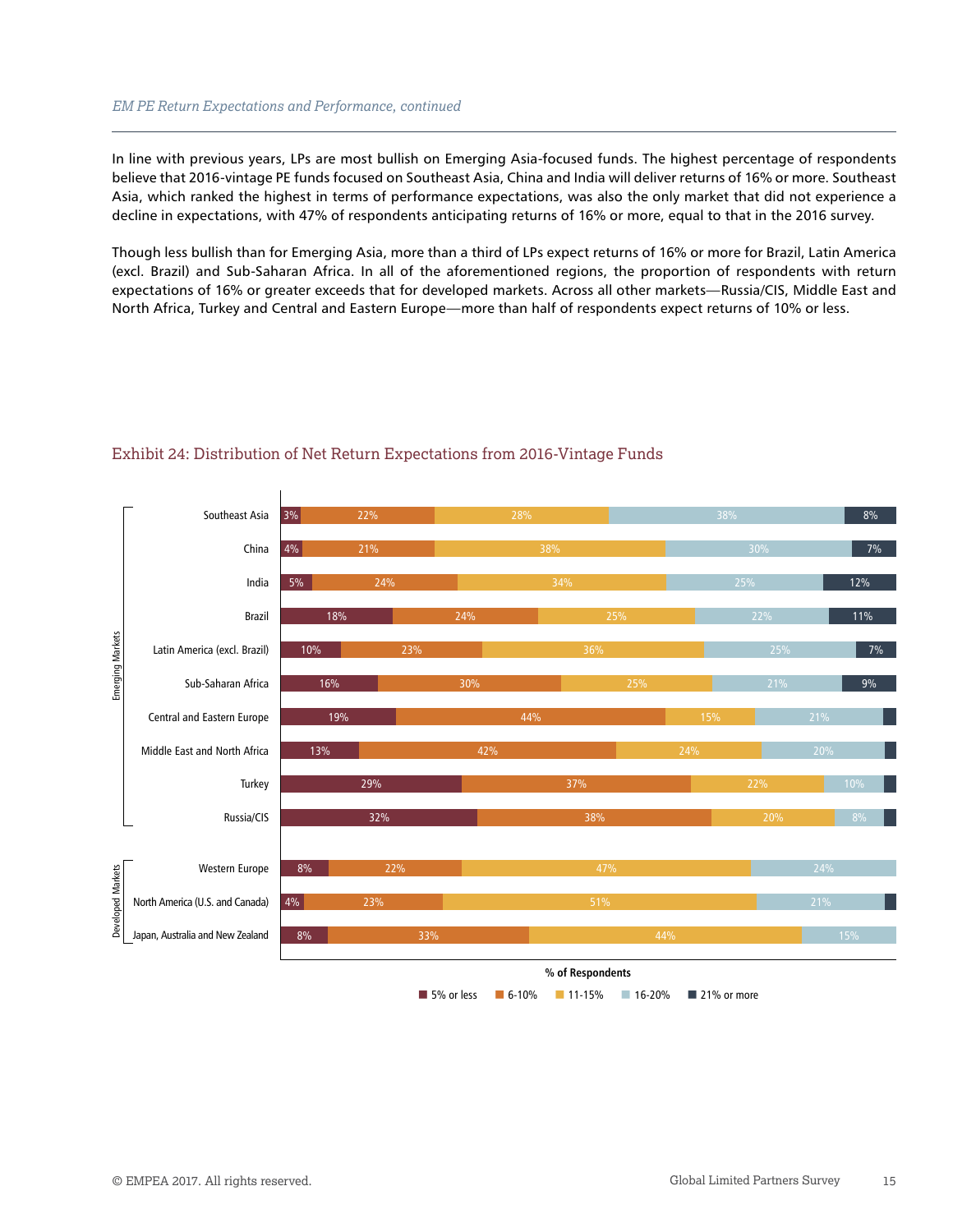## **Respondent Profile and Survey Methodology**

In February and March 2017, EMPEA surveyed 127 representatives from 106 different LP institutions headquartered across 34 countries—collectively representing more than US\$480 billion in reported global PE assets under management and US\$6.6 trillion in total AUM—to gather their views on the EM PE asset class. Respondents represent a diverse mix of institutions, including public and private pension funds, family offices, endowments, foundations, banks, asset managers, insurance companies, government agencies, corporations, development finance institutions, funds of funds and private market advisors. In cases where more than one respondent from the same institution took part in the survey, only one response was included for questions concerning an institution's current allocations and future investment plans. Just under 96% of institutions surveyed are currently invested in at least one EM PE fund, and 80% have been investing in EM PE funds for more than five years. EM PE constitutes approximately 22% of the current overall PE portfolio of the average surveyed institution (excluding development finance institutions, EM-focused funds of funds and others legally mandated to invest in emerging markets).

#### Exhibit 25: Respondents by Institution Type Exhibit 26: Respondents by Headquarter Region

6%

8%



#### Exhibit 27: Disclosed Distribution of Current Committed Capital in Global PE Portfolio\*



\*Excludes investors with EM-only mandates.

#### **Survey Definitions**

**Emerging markets** ("EM") includes all countries outside of the United States, Canada, Western Europe, Israel, Japan, Australia and New Zealand.

**Private equity** ("PE") encompasses (leveraged) buyout, growth/expansion, venture capital and mezzanine investment strategies.

**Emerging markets private equity** ("EM PE") funds are PE funds that principally target investments in emerging markets.

**Limited partners** ("LPs") are investors in PE funds.

**General partners** ("GPs") are PE fund managers.

**Development finance institutions** ("DFIs") are independent, government-backed or multilateral financial institutions that promote private sector development in developing countries.

Note: In some exhibits, percentages may not sum due to rounding.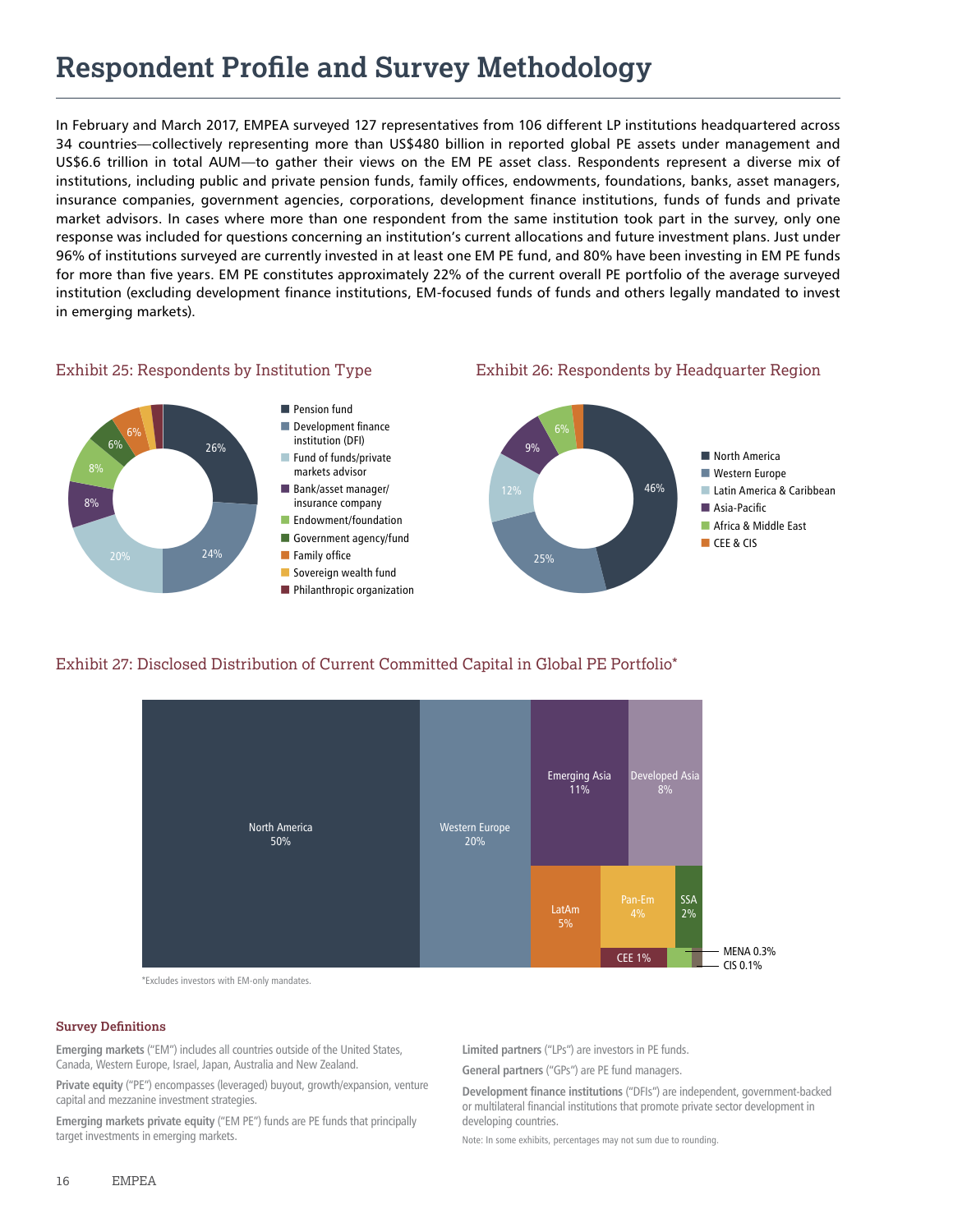

## SUSTAINABLE **IVEST EMERGING MARKET**

BRIDGING SMART CAPITAL WITH ESG TO MAXIMISE RETURNS

#### **17 & 18 October 2017 | Sheraton Park Lane LONDON**

CREATING VALUE AND MARKET GROWTH

**EMPEAC** 

# **PRIVATE EQUITY IN** CREATING VALUE AND MARKET GROWTH

Gain the latest intelligence, identify new investment prospects and clarify uncertainties around two of the most compelling opportunities for global investors seeking outperformance and future growth. y uncertainties around two of the most compelling<br>owth.

With sustainable practices transforming private capital investments, the question is no longer why investing sustainably is critical, but how can these strategies be successfully integrated in order to maximise value and impact? sus...<br>question is no longer why investing sustainably is<br>to maximise value and impact?

ے<br>After two years of record fundraising, in which GPs raised US\$8.2 billion for Sub-Saharan Africa, private capital players are finding opportunity in a counter-cyclical investment climate. Limited partner investors are also recognising the region's potential.

Join us to find out what is really happening in some of the fastest growing emerging markets and global sectors through on-the-ground perspectives of leading fund managers, direct investors and institutional limited partners.

For more information, please visit:

## **live.ft.com/EMPEAweek**